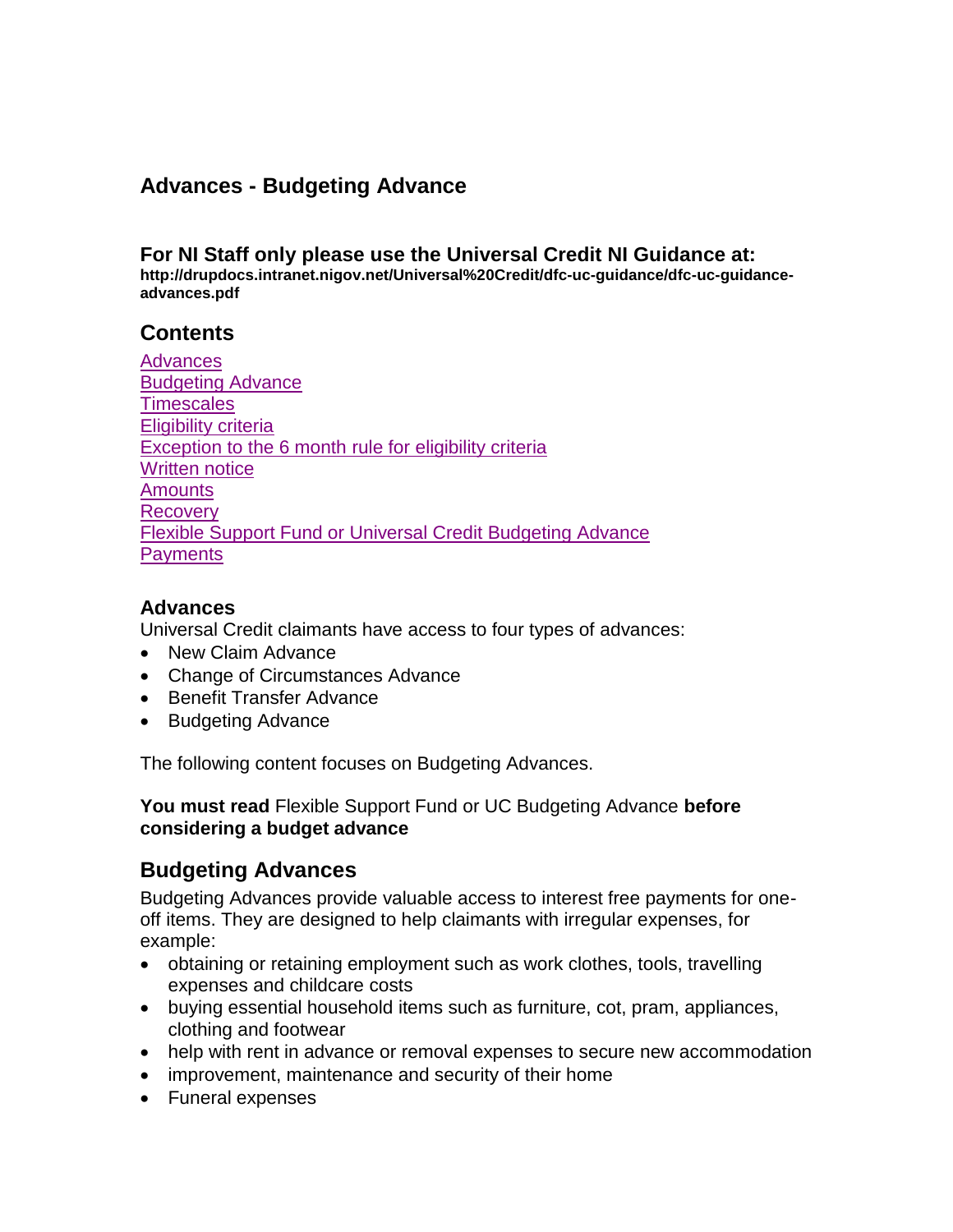They are not intended to help pay for unexpectedly high household bills, for example – an electricity or gas bill.

Budgeting Advances are discretionary payments and there is no right of appeal. If the claimant is not satisfied with the decision, they can ask for it to be looked at again.

#### <span id="page-1-0"></span>**Timescales**

Claimants can apply for a Budgeting Advance at any point during their assessment period.

# <span id="page-1-1"></span>**Eligibility criteria**

To be eligible for a Budgeting Advance, the claimant must not have any repayment of a Budgeting Advance outstanding. They must also have been in continuous receipt of Universal Credit or the following qualifying benefits for at least 6 months:

- Income Support
- Jobseeker's Allowance (income based)
- Employment and Support Allowance (income-related)
- Pension Credit
- Housing Benefit

A Budgeting Advance request must be:

- no less than the minimum amount of £100 no more than the maximum that their circumstances allow:
	- £348 for a single adult
	- £464 for a couple
	- £812 for a single parent or couple with children

The claimant must:

- not have repayment of a Budgeting Advance outstanding or have a partner who has repayment of a Budgeting Advance outstanding
- not have earned more than their allowable earnings:
	- £2600 in the previous 6 assessment periods for a single claimant (with or without children)
	- £3600 for a couple (with or without children)

Earnings include:

- Statutory Sick Pay
- Statutory Maternity Pay
- Ordinary Statutory Paternity Pay
- Additional Statutory Paternity Pay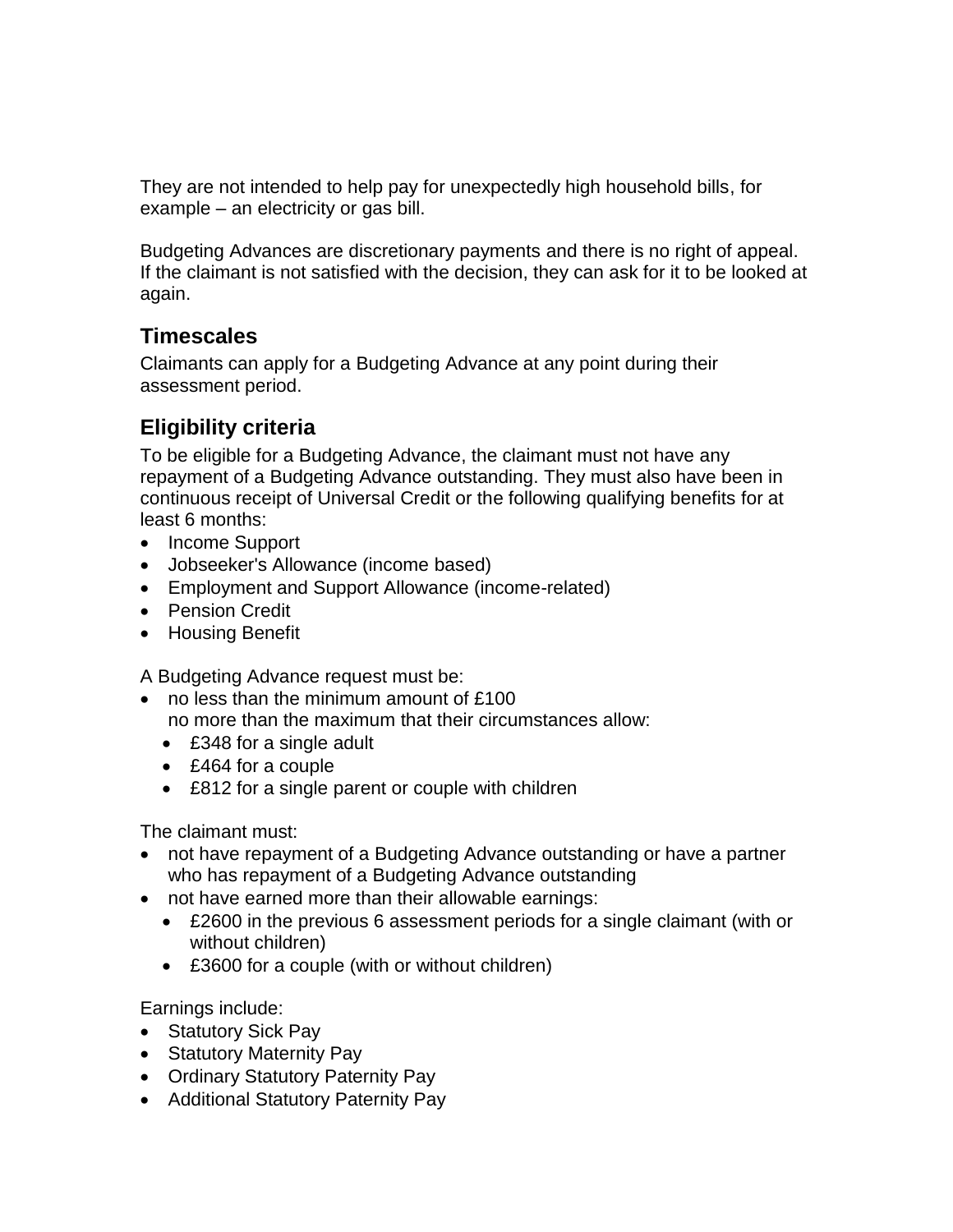- Statutory Adoption Pay
- Maternity Allowance

#### <span id="page-2-0"></span>**Exception to the 6 month rule for eligibility criteria**

An exception to the 6 month rule may be applied if the Budgeting Advance is to help the claimant start or stay in work, for example - if it is needed for upfront childcare costs, travel costs, clothing or tools. However, a Budgeting Advance is available for upfront childcare costs only in cases where the applicant has a confirmed job offer.

The calculation uses a formula to pro-rata the actual amounts of the earnings threshold by the number of complete assessment periods available prior to the date the application for the Budgeting Advance is made. This gives a pro-rata earnings threshold which the claimant's household earnings must not exceed over the available complete assessment periods.

#### **Example**

The claimant:

- has been in receipt of Universal Credit for 3 months
- applies for the Budgeting Advance during the fourth assessment period
- has a partner who has ongoing earnings
- needs a Budgeting Advance to help them start work

Because the household has earnings, the earnings condition is calculated by applying the following calculation:  $3 \times £3600 \div 6$  (the number of complete assessment periods (3) x £3600 earnings threshold for a couple  $\div$  by 6) = £1800.

The claimant's household earnings must not have exceeded £1800 over the preceding 3 complete assessment periods.

If the same claimant had been in receipt of Universal Credit for 4 months and applied for the Budgeting Advance in the fifth assessment period, the formula applied would be:  $4 \times £3600 \div 6 = £2400$ .

If there are 6 complete assessment periods available to calculate the household's earnings over, the set earnings thresholds should be used. This would be £2600 for a single claimant or £3600 for a couple.

## <span id="page-2-1"></span>**Written notice**

Before a Budgeting Advance can be made, the claimant (and their partner) must be given a written notice (this can be an electronic notification).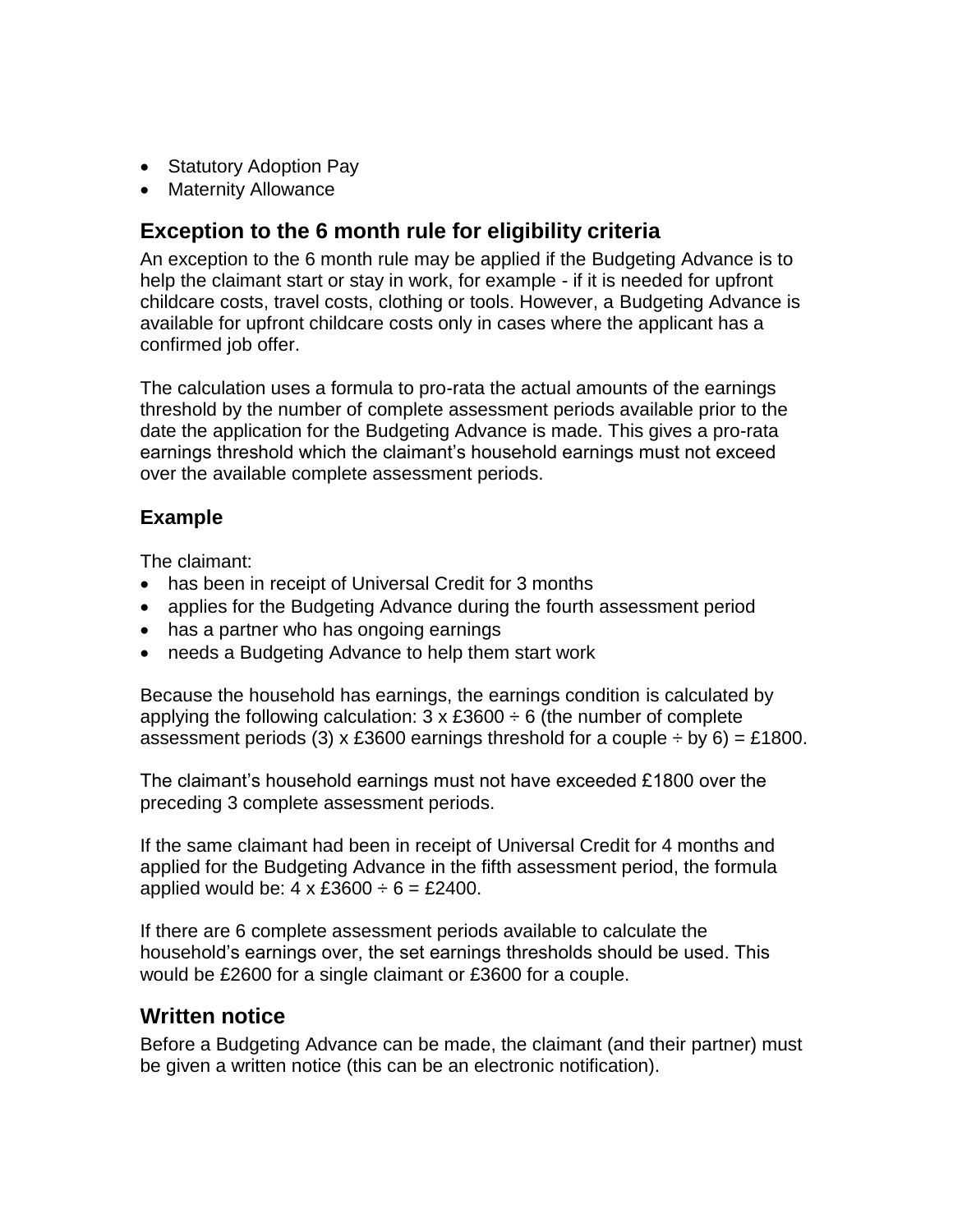This notice contains their agreement to the amount of the Advance and the deductions and timescale to repay it. It also contains their liability to repay the Advance either by deductions from their Universal Credit or by other means such as an attachment to earnings if they leave Universal Credit.

Budgeting Advances are carefully managed to ensure that claimants do not incur an unmanageable amount of debt.

#### <span id="page-3-0"></span>**Amounts**

A Budgeting Advance will only be made if it is known the claimant can afford to repay it from their Universal Credit payments within the required timescales.

Once a claimant's eligibility is confirmed, the maximum amount that can be advanced is calculated in the following way:

- 1. Calculate 25% of the appropriate Standard Allowance for the benefit unit this is the maximum amount that can be deducted from a claimant's monthly Universal Credit award.
- 2. Take off any existing deductions from benefit if other deductions which are higher on the Deductions Priority Order already account for the entire deductible amount, no Advance should be made (this will ensure repayments of any existing priority debts they have are not affected, and ensure that DWP is not advancing money it is unlikely to recover).
- 3. Multiply the remaining amount by twelve the standard maximum recovery period is 12 months.
- 4. Cap this figure at the appropriate overall maximum level as above in 1 and 2, for example £348, £464 or £812.
- 5. Reduce the remaining amount in proportion to any capital the claimant has above £1000, for example if total capital held is £1,300 then we deduct a further £300 from the maximum Budgeting Advance available to the claimant as already calculated using the steps above.

This end figure is the maximum amount that can be advanced, although the claimant will not automatically be given the maximum. This will depend on what the Budgeting Advance is needed for. Only an appropriate amount should be given, limiting it to the maximum end figure.

#### <span id="page-3-1"></span>**Recovery**

Budgeting Advances will be recovered over a maximum of 12 months (or 18 months in exceptional circumstances).

During the recovery of the Advance, a change in the circumstances of the benefit unit could mean that recovery over 12 months will push the claimant into genuine hardship. In these circumstances, it is possible to defer payments for up to 6 months.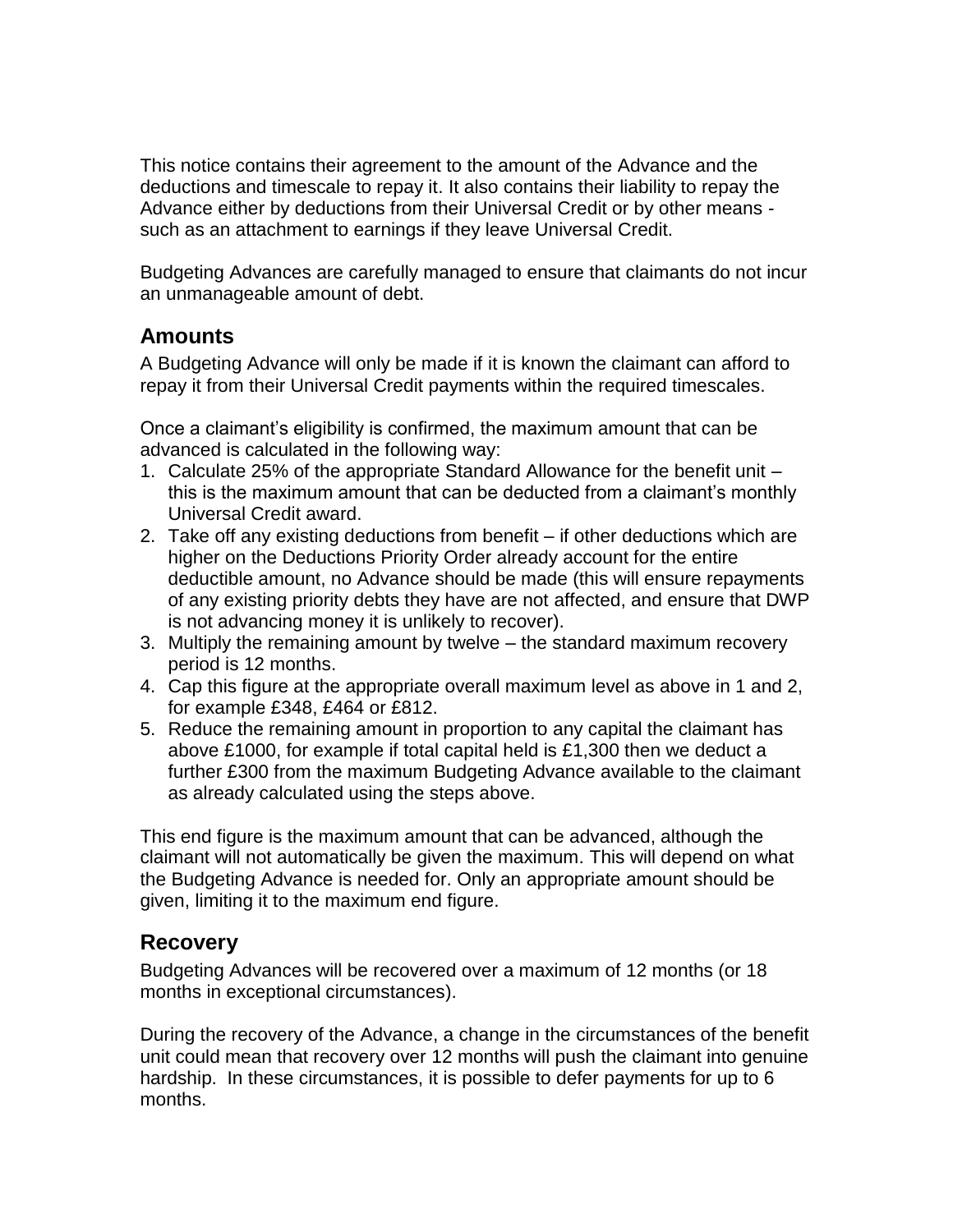Payments can be deferred in this way only in exceptional circumstances and full recovery must be completed within 18 months.

Exceptional circumstances would be an unforeseen expense that occurs after an Advance is agreed. Continued recovery for the initial agreed repayment period would cause the claimant and their household genuine hardship. An example of this is when a child goes into hospital, resulting in unexpected regular bus/taxi fares for parents to visit.

Only one Budgeting Advance can be paid at a time. No further Budgeting Advances will be made available until the balance of the previous Budgeting Advance is cleared. If two benefit units merge and one claimant is liable for an outstanding Budgeting Advance, the new benefit unit is not eligible for a further Budgeting Advance until the first has been repaid in full.

Where an Advance is requested and at that time a member of the joint claim is an ineligible partner, the ineligible partner has no responsibility for half of the outstanding debt.

A claimant may want to repay the advance in a lump sum. In these circumstances they should be asked to ring the Debt Management phone line. See Debt Management guidance for phone numbers

When claimants become insolvent recovery must be suspended. See insolvency guidance for more detail.

## <span id="page-4-0"></span>**Flexible Support Fund or Universal Credit Budgeting Advance**

The Flexible Support Fund may be the best option for a claimant instead of a Universal Credit Budgeting Advance, which they'll have to repay.

Therefore, if a claimant requests help to remove barriers preventing them from obtaining, starting or remaining in work - the Flexible Support Fund must be considered first before a Universal Credit Budgeting Advance.

For example, the claimant may need support for:

- transport costs
- work clothes
- tools
- childcare

These are examples, not a complete list.

Full details can be found in the Flexible Support Fund Guidance.